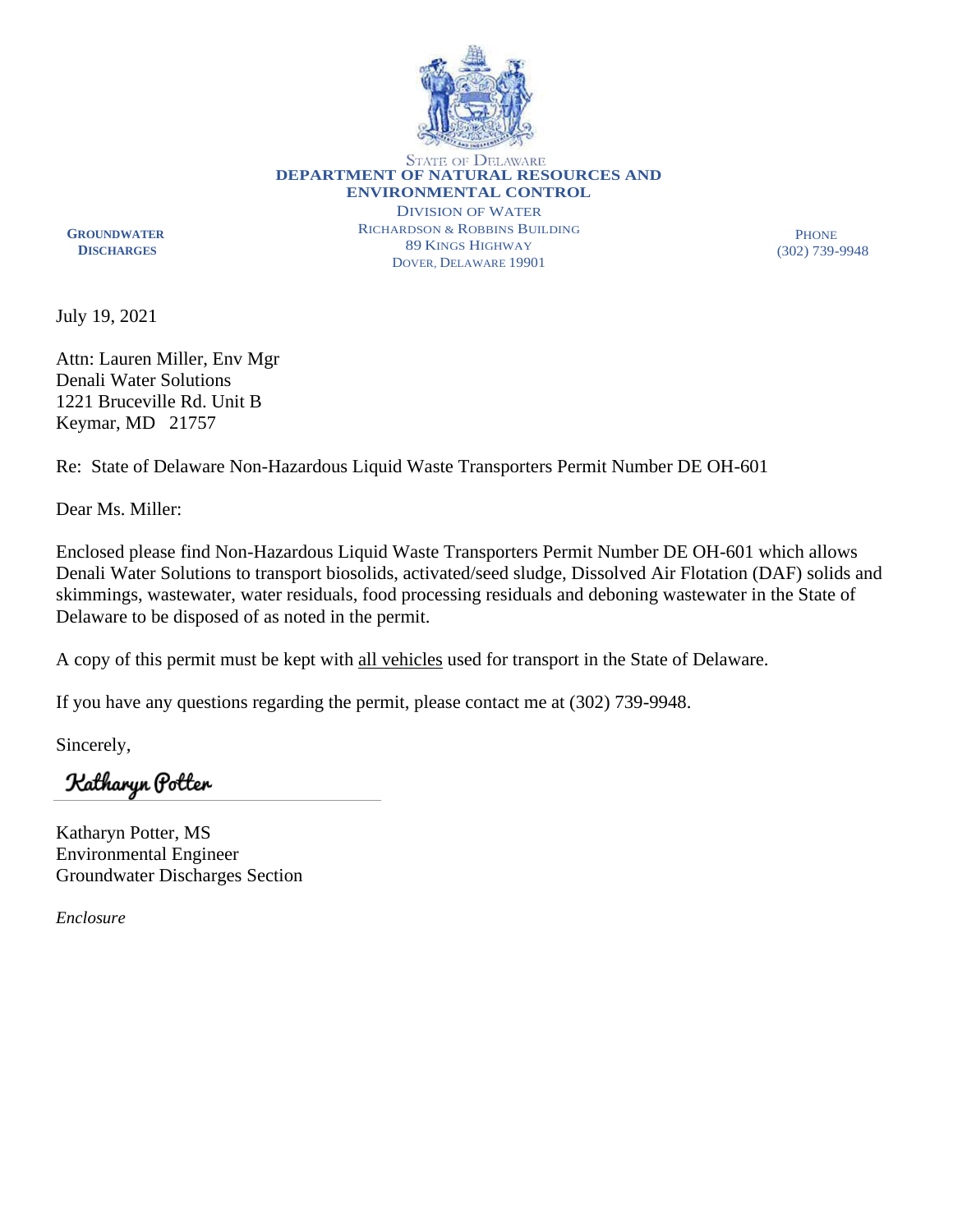

## **Non-Hazardous Liquid Waste Transporters Permit**

Issued by: Department of Natural Resources and Environmental Control Division of Water Groundwater Discharges Section 89 Kings Highway, Dover, Delaware 19901 302-739-9948

| <b>Denali Water Solutions</b> | Permit Number:          | <b>DE OH-601</b> |
|-------------------------------|-------------------------|------------------|
| 1221 Bruceville Rd. Unit B    | Issue Date:             | 11/9/2018        |
| Keymar, MD 21757              | Amended Date:           | 7/19/2021        |
|                               | <b>Expiration Date:</b> | 11/8/2023        |
|                               |                         |                  |

Pursuant to the provisions of 7 Del. C., Chapter 60, and the State of Delaware Regulations Governing the Design, Installation and Operation of On-Site Wastewater Treatment and Disposal Systems, permission is hereby granted to Denali Water Solutions to operate and maintain the vehicle(s) listed in the permit application and any supplemental submissions to the Department's GWDS, operated by Denali Water Solutions, for the purpose of collecting, transporting through Delaware and disposing of the non-hazardous liquid wastes listed in Condition 1 of this permit.

A copy of this permit must accompany each permitted vehicle and be presented upon request to any law enforcement officer or representative of the Department of Natural Resources and Environmental Control (Department).

This permit is issued subject to the following conditions:

- 1. Disposal site(s) for all waste(s) transported shall be the following:
	- a. Activated/seed sludge:
		- i) Allen Harim Pinnacle Processing Plant (Millsboro);
		- ii) Allen Harim Harbeson Processing Plant;
		- iii) Mountaire Farms Millsboro Processing Plant;
		- iv) Perdue Farms Georgetown Processing Plant and
		- v) out-of-state permitted facilities;
	- b. Dissolved Air Flotation (DAF) solids, wastewater, water residuals and food processing residuals, to be disposed of at the New Castle County Sewer System and out-of-state permitted facilities;
	- c. Other non-hazardous liquid waste (DAF skimmings) and biosolids, to be disposed of at out-of-state permitted facilities;
	- d. Wastewater to be disposed of at Allen Harim Harbeson Processing Plant;
	- e. Dissolved Air Flotation (DAF) solids and deboning wastewater (no sanitary wastewater) to be land applied at the Stanley Collier Farm, Harrington, DE in accordance with Agricultural Utilization of Waste Permit #AGU 2103-K-05 (and subsequent amendments); the Stanley Collier Farm is associated with the following tax parcels:
		- i) 6-00-17600-01-0900;
		- ii) 6-00-17600-01-0600;
		- iii) 6-00-17600-01-0700;
		- iv) 6-00-17600-01-0801; and
		- v) 6-00-17600-01-0802.
	- f. Dissolved Air Flotation (DAF) and deboning wastewater (no sanitary wastewater) to be land applied in accordance with Agricultural Utilization of Waste Permit #AGU 1703-K-05 (and subsequent amendments); the Farms are associated with the following tax parcels: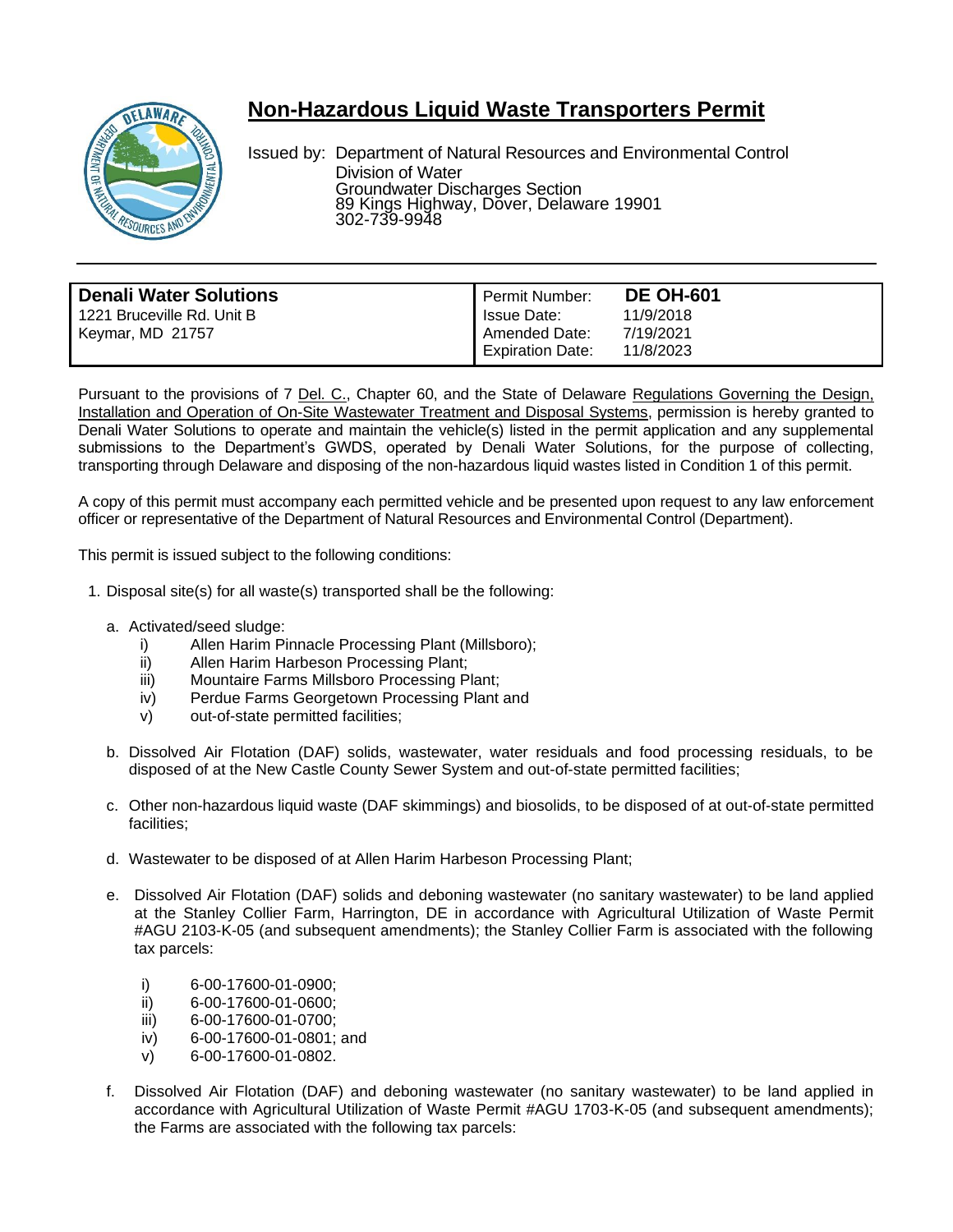- i) Schreiber Farm (Feedlot 2):
	- A. 6-00-15600-01-0800-00001;
	- B. 6-00-15600-01-0600-00001;
	- C. 6-00-15600-01-0601-00001;
- ii) Seeney Farm:
	- A. 6-00-15600-01-1600-00001;
	- B. 6-00-16700-01-1400-00001;
- iii) Cain Farm: 8-00-13000-01-7000-00001;
- iv) Masten Farm:
	- A. 8-00-14800-01-2600-00001;
	- B. 8-00-14800-01-0200-00001;
- v) Bergold Farm: 8-00-13900-01-1500-00001;
- vi) Winkler Farm:
	- A. 6-00-16000-01-0800-00001;
	- B. 6-00-16000-01-0200-00001;
	- C. 6-00-14900-01-0701-00001;
- vii) Harrison Farm: 8-00-13600-01-1100-00001;
- viii) Home Farm: 6-00-15600-01-0300-00001; and
- ix) Collison Farm:
	- A. 6-00-15900-01-3300-00001;
	- B. 6-00-15900-01-3800-00001;
	- C. 6-00-15900-01-3201-00001;
	- D. 6-00-14800-01-4400-00001.
- 2. Permittee shall maintain a current copy of their permit/authorization documentation for each authorized facility listed in Condition 1 on file with the Department's Groundwater Discharges Section (GWDS).
- 3. All non-hazardous liquid waste shall be transported only to authorized facilities.
- 4. None of the wastes shall be deposited into ditches, watercourses, lakes, ponds, tidewater sources, landed property or at any point other than the authorized facilities mentioned in Condition 1 above.
- 5. All waste material collected by permittee shall be transported and disposed of in accordance with the regulations of the Department and upon authorization by the authorized facilities listed in Condition 1 above. None of these wastes may be disposed of within the State of Delaware without specific permission of the Department.
- 6. The company name, address and permit number shall be displayed on both sides of each vehicle used for hauling purposes in letters not less than three inches high and of a color contrasting the color of the vehicle.
- 7. Every vehicle used for waste transporting purposes shall be equipped with a leak-proof tank or body and shall be maintained in a clean and sanitary condition. All pumps, hoses, and vehicle tanks or bodies shall be maintained so as to prevent leakage. Provisions shall be made to discharge all liquid waste through a leak-proof hose from the tank compartment of the vehicle.
- 8. All waste transporting truck pumping and discharge hoses shall be fitted with automatic shut-off valves at the tank compartment of the vehicle(s).
- 9. All vehicles used for transport shall be operated and maintained so as to be in compliance with all state and federal regulations and not present a hazard to human health or the environment through unsafe vehicle conditions. The permittee is responsible for the operation and maintenance of all vehicles operated under this permit.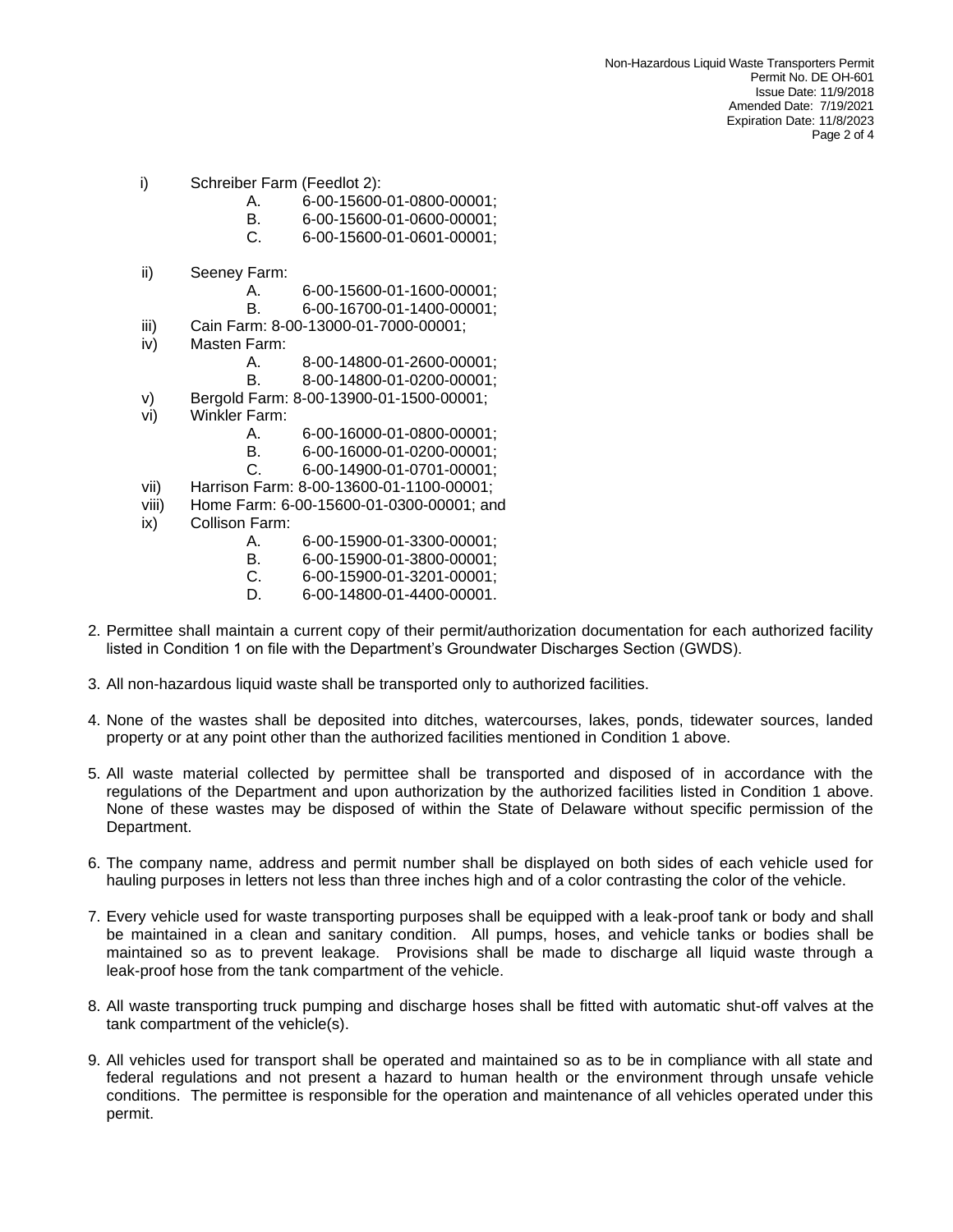- 10. All transporters shall at all times maintain commercial automobile liability insurance with a combined single limit of at least One Hundred Thousand Dollars (\$100,000). Permittee shall maintain a current copy of a Certificate of Insurance demonstrating compliance with this requirement on file with the Department's Groundwater Discharges Section (GWDS).
- 11. All transporters shall maintain a current copy of their plan for the prevention, control, and cleanup of accidental discharges on file with the Department's GWDS.
- 12. Any spill greater than 25 gallons shall be reported to the Department's GWDS in writing within five days of the incident and shall include the date, time, location, and measures taken to contain and clean spill.
- 13. All transporters of sludge shall adhere to the following conditions:
	- a. Liquid sludge (less than 15% solids) shall be transported in watertight vessels such as tank trucks or other vessels which can provide equivalent protection against spills and leakage.
	- b. Sludge cake (15% 35% solids) shall be transported in watertight boxes, such as dump trucks, properly sealed to prevent leaks, or cement type vehicles. When sludge cake is transported in dump trucks the following standards shall be met:
		- i) The trucks shall be equipped with splash guards firmly attached horizontally at the front and rear of the trailer;
		- ii) Each splash guard shall cover at least 25% of the trailer's open area; and
		- iii) A minimum two feet of freeboard shall be maintained between the sludge and the top of the trailer unless the top of the trailer is completely sealed.
	- c. Dried sludge (greater than 35% solids) may be transported in open boxes, such as dump trucks, which are properly sealed to prevent leakage. The trucks shall be covered with tarps or the equivalent.
- 14. All individuals who will be responsible for the removal of the solid and liquid contents of septic tanks, cesspools, seepage pits, holding tanks, portable toilets or any other individual residential on-site wastewater treatment and disposal system shall maintain a Class F Liquid Waste Hauler License (Class F License). While performing any Class F License related work, the Class F Licensee shall keep a copy of their Class F License identification card available for verification.
- 15. All transporters of septage shall pump on-site wastewater treatment and disposal systems according to the State of Delaware Regulations Governing the Design, Installation and Operation of On-Site Wastewater Treatment and Disposal Systems, amended January 11, 2014.
- 16. The only repairs a Class F Licensee is authorized to perform are the following: repair, add or replace septic tank and/or holding tank risers, baffles, lids, distribution box lids and effluent filters. No other repairs are authorized to be performed except by a Class E System Contractor who must first obtain a Repair Permit from the Department's GWDS.
- 17. All transporters are prohibited from pumping out grease traps without first entering into a Grease Trap Maintenance Contract with the property owner. A copy of the contract document must be submitted to the Department's GWDS within 15 days of signing the contract. Permittee may not enter into a Grease Trap Maintenance Contract unless the permittee has an authorized facility to dispose of grease trap waste identified in this permit. Co-mingling of septage and grease trap waste is prohibited, unless specifically approved, in writing, by the authorized facility(ies) that will be receiving the grease trap waste. If a "Grease Trap Maintenance Contract" is voided by either party, the permittee shall notify the Department's GWDS in writing within 30 days.